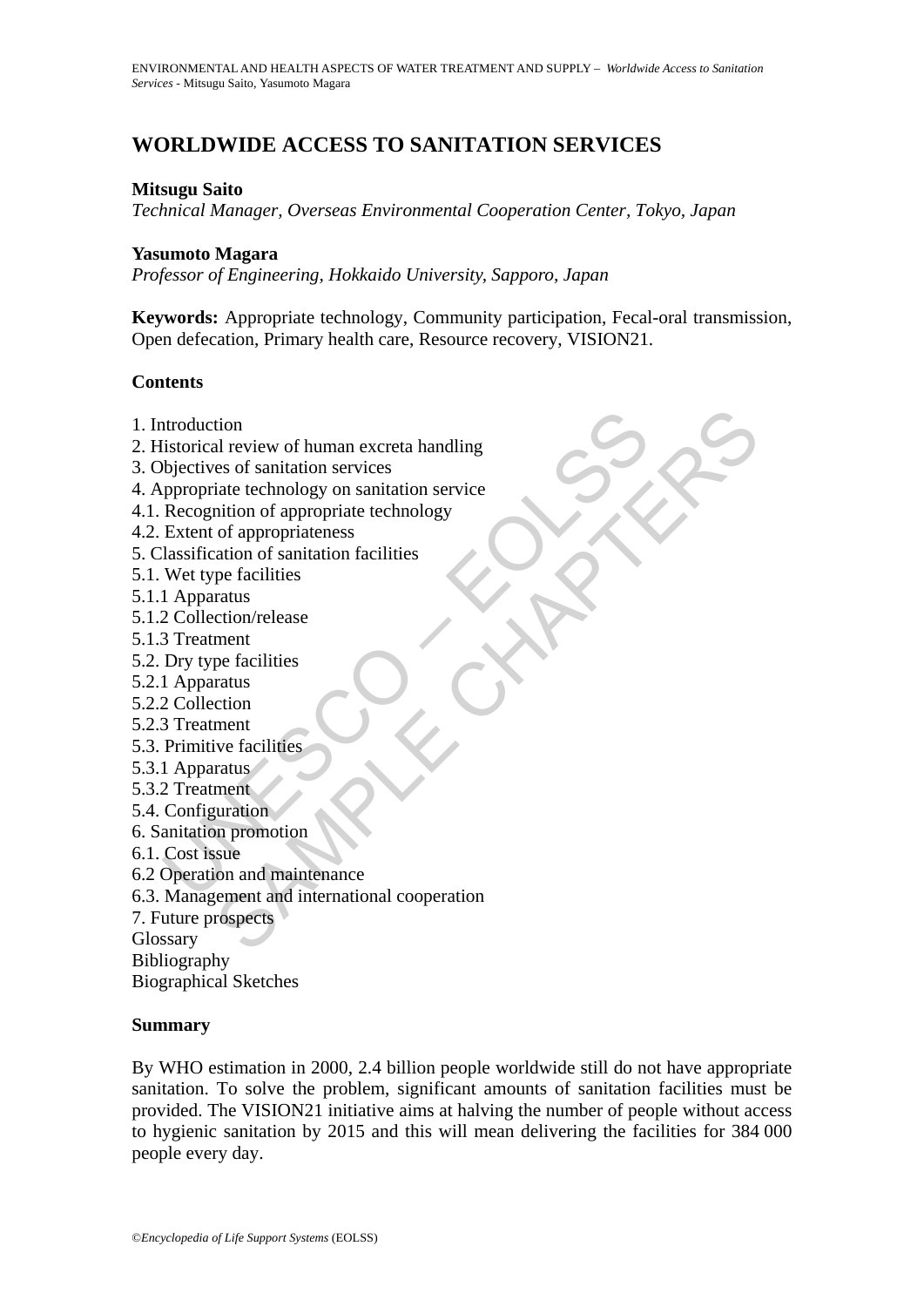Appropriate technology offers some possibilities to solve the problem since every country has a different climate, an individual social system and indigenous cultural background. As against the conventional options, which are normally expensive, energy intensive and hi-tech, appropriate options are relatively cheap, community based and robust.

Sanitation technologies are roughly divided into two categories—wet systems and dry systems. The principal advantages of wet systems are; 1) protection from vector insects, 2) protection from odor, 3) combined handling with cleaning water. The advantages of dry system are; 1) water saving, 2) the possibility of resource recovery.

For implementation of sanitation facilities, community participation is essential. With attractive benefits, people's motivation or willingness to pay is extensively boosted. A facilitator or animator can play a key role to motivate, organize and educate people. A community often needs external help, either technically or financially. Keys to success in sanitation promotion are to give people appropriate information on hygiene, technical knowledge, and confidence in their capability.

Human beings cannot avoidexcretion. Hygiene and sanitation are therefore a right and an obligation for all. Above all, ceaseless efforts have to be made until sanitation services become available in every corner of the world.

### **1. Introduction**

litator or animator can play a key role to motivate, organize and<br>munity often needs external help, either technically or financiall<br>anitation promotion are to give people appropriate information on<br>wledge, and confidence Translation can play a key role to motivate, organize and educate peoply often needs external help, either technically or financially. Keys to sue in promotion are to give people appropriate information on hygiene, technic The World Health Organisation (WHO) estimates that 2.4 billion people worldwide do not yet have any acceptable means of sanitation, and 1.1 billion people do not have an improved water supply. For those who are threatened by the health risks, United Nations (UN) and other organizations have launched several programs and action plans which protect and promote health for the world population. One of major turning points came in 1976, at the UN Conference on Human Settlements (Habitat) in Vancouver. The Conference impressed on the many governmental delegations that the improvement of water supply and sanitation services in poor countries was the key emergent task for all people. Habitat then recommended establishment of realistic targets and programs to provide water and sanitation for unserved urban and rural people.

Two years later, the International Conference on Primary Health Care was held in Alma-Ata, USSR. This conference called for urgent and effective action to develop and implement primary health care throughout the world. The Declaration of Alma-Ata adopted during the Conference aimed at attaining an acceptable level of health for all the people of the world by the year 2000, and included adequate supply of safe water and basic sanitation as essential elements, as well as nutrition, immunization, etc. (see *Primary Health Care: The Key to Health for All*).

From 1981, five years after the Conference in Vancouver, the International Drinking Water Supply and Sanitation Decade (IDWSSD) was launched targeting "safe water supply and sanitation for all." Unfortunately, due to obstacles such as population growth, regional conflicts, poverty, water pollution, etc., the target was not achieved. On the positive side, the policies of the Decade Plan, the principles of equity and community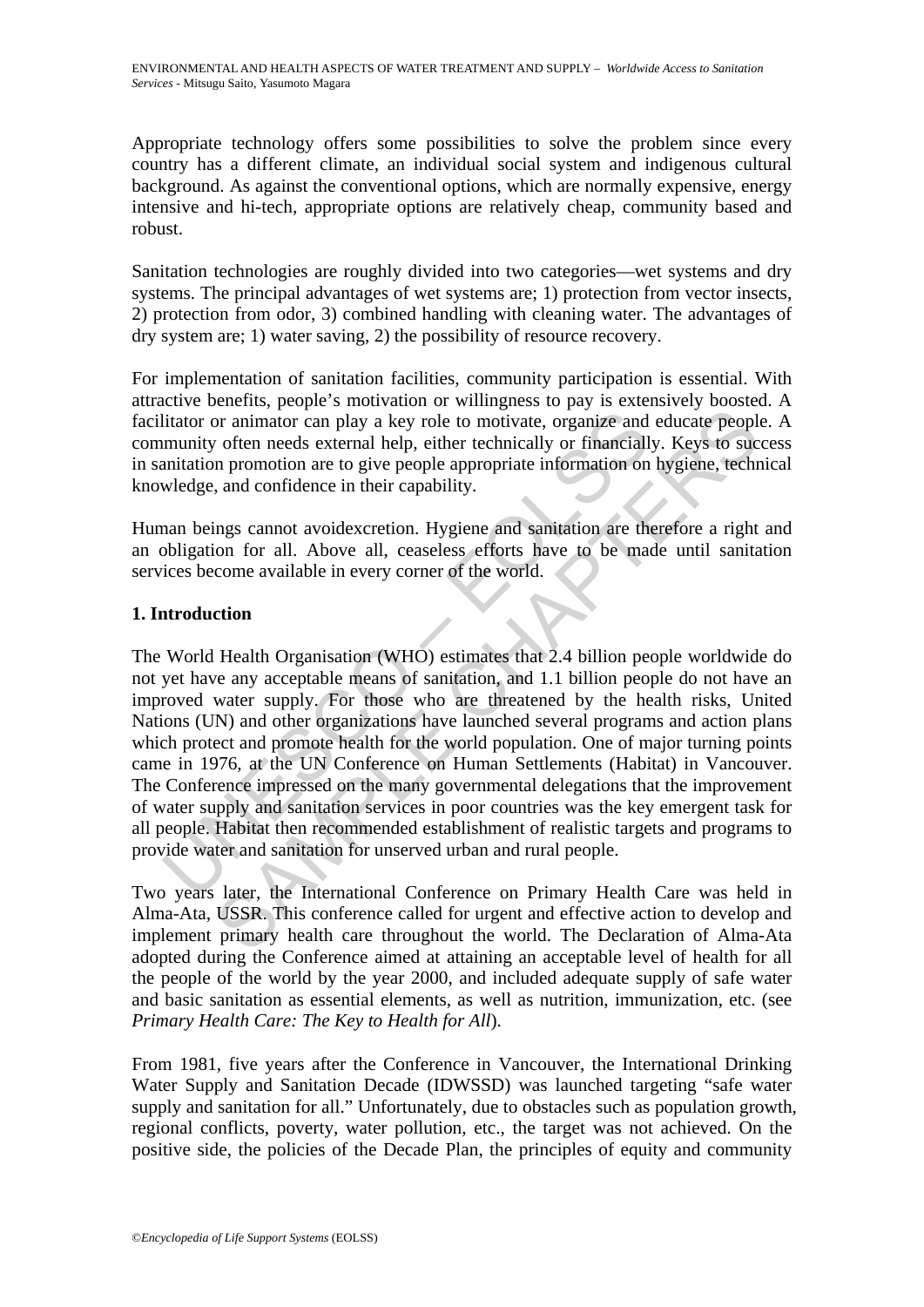participation, contributed to redirect the previous perception of international cooperation, "charity from rich to poor."

In 1990, the Water Supply and Sanitation Collaborative Council (WSSCC) was established in order to maintain the momentum of the IDWSSD. The mission of the WSSCC is to accelerate the achievement of sustainable water, sanitation and waste management services for all people, with special attention to the unserved poor. WSSCC builds bridges between professional associations and international NGOs, covering many aspects, e.g. technical, regional, tactical, networking, etc.

ienic sanitation facilities and adequate quantities of affordable ar<br>mean delivering improved water services to almost 280 000 pe<br>next 15 years, and improved sanitation facilities for around 384<br>nate goal to achieve univer antiation facilities and adequate quantities of affordable and safe water.<br>
delivering improved water services to almost 280 000 people every day<br>
sy exas, and improved santiation facilities for around 384 000 per day.<br>
Sy VISION21 was launched by the WSSCC at the Second World Water Forum and Ministerial Conference in the Hague in March 2000. VISION21 is based on the "Water for People" initiative and aims at halving the number of people without access to hygienic sanitation facilities and adequate quantities of affordable and safe water. This will mean delivering improved water services to almost 280 000 people every day for the next 15 years, and improved sanitation facilities for around 384 000 per day. The ultimate goal to achieve universal access to hygiene, sanitation and water services was set at 2025 (see *Constraints to Improving Water and Sanitation Services*).

Simultaneously, VISION21 emphasizes the importance of developing the options in concordance with regional needs and resources. This indicates the use of appropriate technology—the technology applicable and affordable for countries in every stage of development.

The World Summit on Sustainable Development held in Johannesburg in 2002 included 2015 targets to halve the unserved people in its Plan for Implementation. Today, world people are obliged to contribute to eradicating poor health and improving living conditions.

Worldwide coverage of sanitation services in 2000 was 86% and 38%, for urban and rural communities, respectively. In order to meet the 2015 target, sanitation facilities for 2.2 billion people must be provided. Since higher population growth is expected in urban areas during this period, the number of people who need improved sanitation is almost the same in urban and rural areas.

### **2. Historical review of human excreta handling**

Water-based sanitation facilities—understood today as sanitation itself—were developed in the middle of the nineteenth century. Prior to this, sanitation practice differed between regions and hierarchies, and the archaeological remains date back several thousand years. Public buildings in the Greco-Roman Era were already equipped with public latrines, and cities had a storm drain infrastructure. Similar findings have been identified in many part of the world, e.g. Babylonia, Palestine, Indus, etc. Despite this, it is probable that the majority of people then defecated on streets, in fields, and/or along rivers.

Until the end of the Middle Ages, there were no significant developments in sanitation facilities. Open defecation and bedpan defecation were still the principal ways for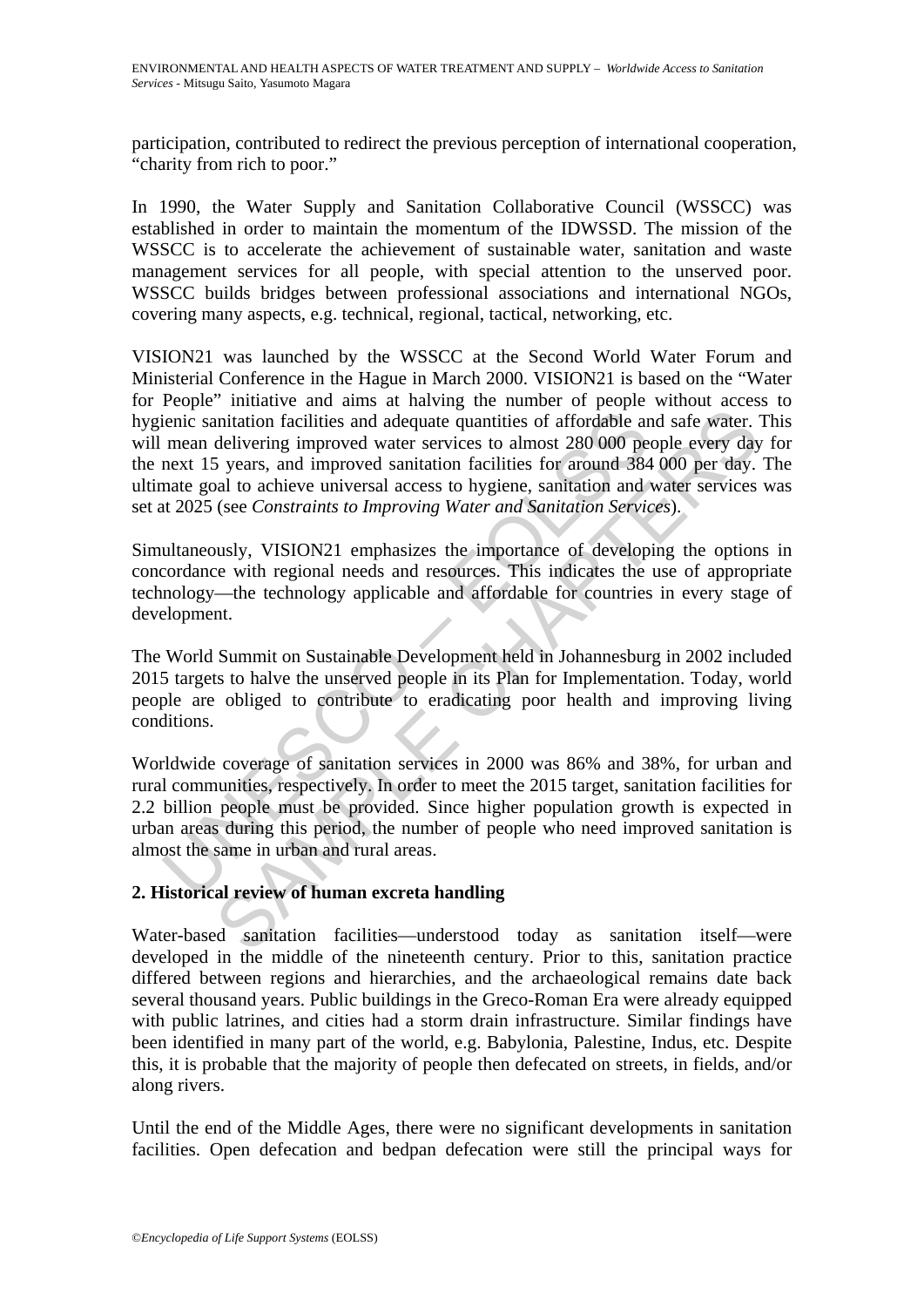ordinary people, and consequently, epidemic diseases prevailed periodically over many cities in concordance with population growth.

The nineteenth century was a turning era in terms of sanitary systems. The first water closet was connected to water and wastewater lines in the 1850s in London. Earth closets and dry toilets with urine/feces separation also appeared in this period, but these non-water systems eventually disappeared and the water closet was propagated throughout the world.

Although the collection of storm drainage dates back to ancient time, it had long been discharged directly to streams, and the untreated sewage resulted in the accumulation of sludge and development of offensive odors. Following behind the development of the sanitation apparatus by several decades, wastewater treatment technologies were developed, primarily physical and chemical treatment followed later by biological treatment (trickling filter system in the 1890s and activated sludge system in the 1910s). With the combination of sanitation apparatus, sewerage network, and wastewater treatment, the hygiene sanitation system was complete, but imbalance between these three facilities led to environmental pollution. Today new approaches are emerging to review current water-based sanitation systems toward more sustainable options.

### **3. Objectives of sanitation services**

Sanitation itself is not the purpose but one useful tool for better life. Sanitation takes essential part of integrated system of disease prevention, pollution control, and resource recovery. Among them, the prevention from infectious diseases is the main motive of sanitation. To cut off the infection chain of diseases, three countermeasures to be taken are sanitation, hygiene and environmental development.

and chemical treatment followed 1<br>
eloped, primarily physical and chemical treatment followed 1<br>
tment (trickling filter system in the 1890s and activated sludge system<br>
tment, the hygiene sanitation apparatus, sewerage ne primarily physical and chemical treatment followed later by biolog<br>trickling filter system in the 1890s and activated sludge system in the 191<br>combination of sanitation apparatus, severage network, and waster<br>the hygiene Many infectious diseases are caused by gastro-intestinal viruses, bacteria, protozoa, or helminthes. Fecal-oral transmission is the principal route for diseases that originate from human excreta, but there are a few exceptions (see Table 1). Vectors, water, and/or a part of the human body transmit the pathogens that the infected person defecates, and they find a new host through the mouth by eating, drinking, or sucking fingers. Toilets or latrines act as a primary barrier, as shown in Figure 1. Pit latrines; for example, are said to reduce diarrhea by 36% or more when they are used properly; while hand washing with soap and water accounts for another 35% or more.

| <b>Transmission Route</b> | <b>Disease</b>                                                           |
|---------------------------|--------------------------------------------------------------------------|
|                           | <i>Poliomyelitis, Hepatitis A, Dysentery, Cholera,</i><br>Salmonellosis, |
| <b>Fecal-oral</b>         | Amoebiasis, Giardiasis, Roundworm, Tapeworm,                             |
|                           | Pinworm, Whipworm, Hookworm, etc.                                        |
| Urinal-oral               | <b>Typhoid Fever</b>                                                     |
| Fecal-dermal              | Shistosomiasis (S. mansoni, S. japonicum)                                |
| Urinal-dermal             | Shistosomiasis (S. haematobium)                                          |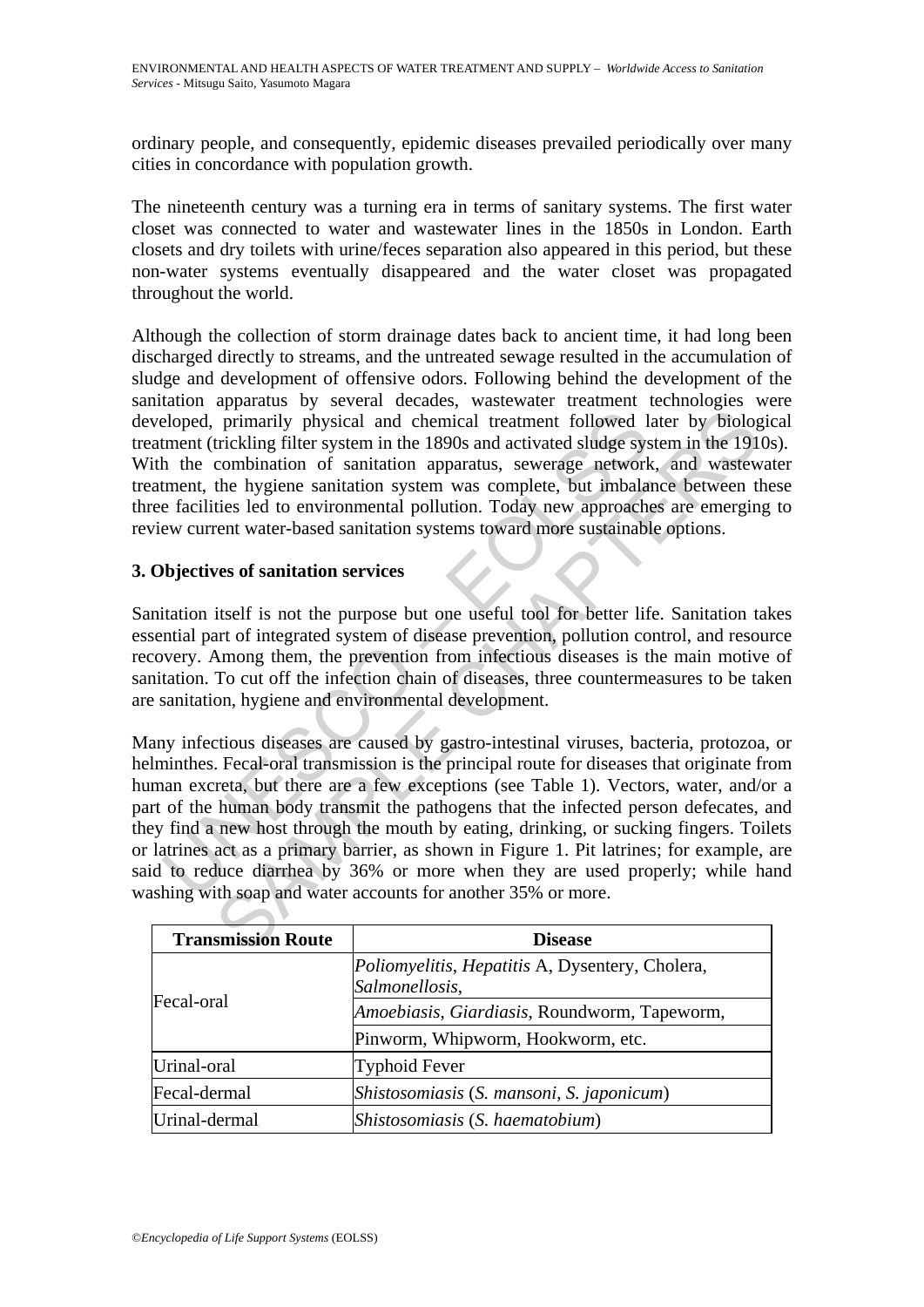#### Table 1. Excreta related infectious diseases

Human excreta are also environmental hazards. Unlike domestic or industrial wastewater, human excreta contains few chemical contaminants—the main concerns are organic matter and nutrients. Due to population growth, environmental stress as a result of untreated human excreta has been very severe. In particular, eutrophication in stagnant water bodies is major threat to aquatic ecosystems.

Sanitation, on the other hand, also has a positive aspect, that of resource recovery. Human and animal excreta have long been used as fertilizer or energy sources. Industrialization and modernization have produced more efficient and effective alternatives by exploiting limited resources. Today, the importance of sustainability is eventually recognized and human excreta have been revived as a recyclable resource (as long as humankind survives). Sanitation technologies enable use of this resource with minimum risk, and contribute to sustainable development.



Figure 1. Infection chain of fecal-oral diseases

#### **4. Appropriate technology on sanitation service**

Today, piped sewerage and wastewater treatment plant are regarded as ultimate and ideal ways to handle human excreta and wastewater. But the countries where the system was invented and spread are located in regions with a temperate climate, and the system is not always suitable for arid or tropical climates. Every country has a different climate, an individual social system, and indigenous cultural background, so the appropriateness must be evaluated comprehensively. Over the years, many technical options have been developed to suit a variety of needs. These local applications are not yet well recognized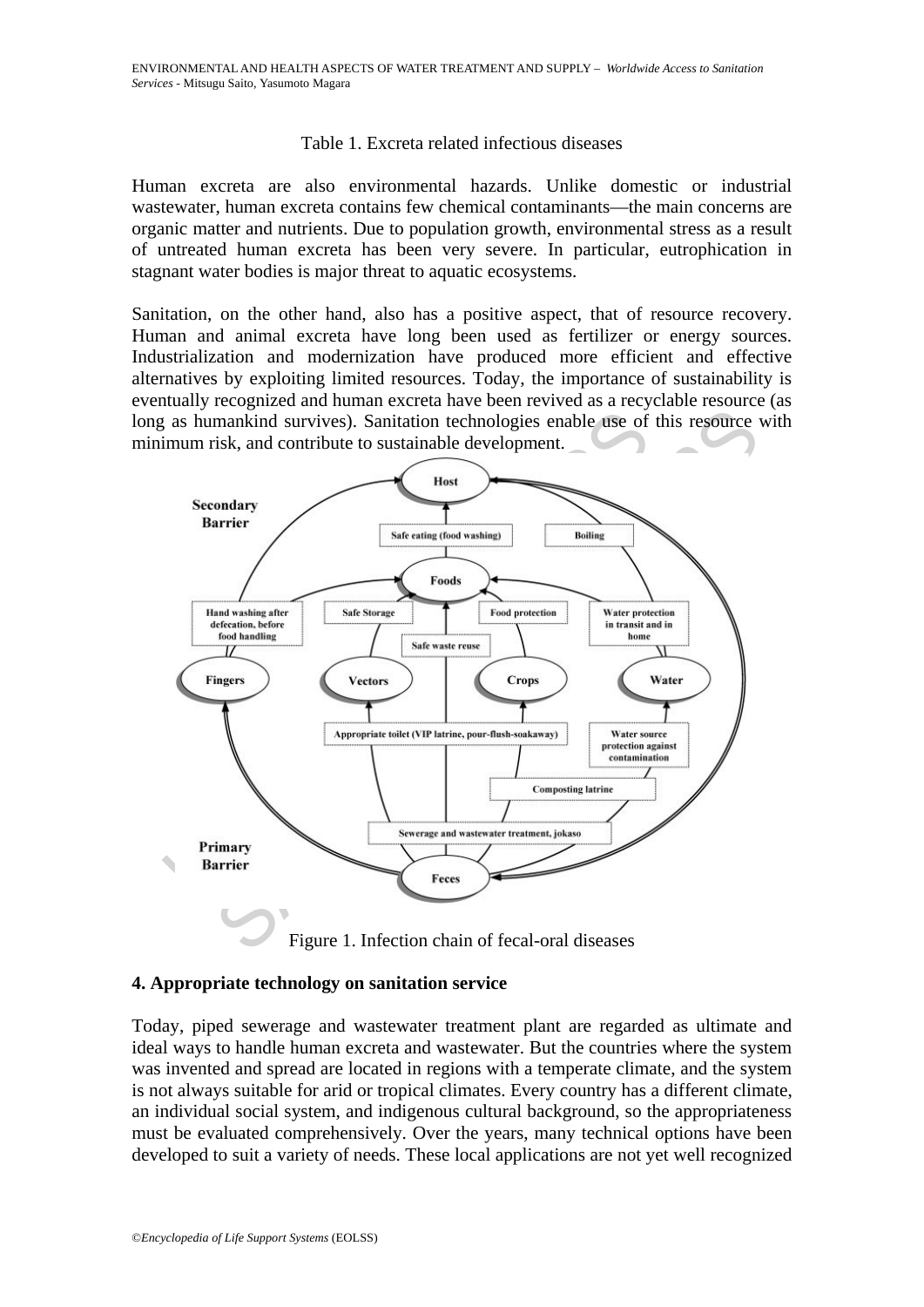because of their limitations, and they are often considered as inferior or makeshift options.

### **4.1. Recognition of appropriate technology**

This perception is gradually changing in the field of international cooperation and regional development. People are coming to understand that these local applications are often very suitable in particular regions for particular purposes. As against conventional options, which are normally expensive, energy intensive and hi-tech, the local options are relatively cheap, community based and robust. These options are, therefore, known as "appropriate technology" and several organizations are now evaluating, classifying and developing them.

for appropriate technology, "now" is a key word to consider. If a<br>ems are applied to low-income regions with anticipation of future<br>lable financial and human resources may prove inadequate for<br>thenance. The system must be ropriate technology, "now" is a key word to consider. If advanced sanita eapplied to low-income regions with anticipation of future development inancial and human resources may prove inadequate for installation c.e. The sy As for appropriate technology, "now" is a key word to consider. If advanced sanitation systems are applied to low-income regions with anticipation of future development, the available financial and human resources may prove inadequate for installation and maintenance. The system must be affordable. This does not mean that only the present status should be considered—plans can be made for stepwise upgrading. In terms of benefit sharing, a "some for all" policy based on the principle of equity can reduce the degree of inequity at every point of the time-axis, i.e. in a succession of "nows".

Another characteristic of appropriate technology is its local oriented approach. As climate, society and/or culture differ between countries, so does the possible outcome. Of course, science and technology regard these boundary conditions, too, but appropriate technology does it much more effectively. So-called donor countries, which have a high technology level, are unevenly located over the world, and there is no guarantee that systems developed in these countries can have universal application.

Appropriate technology should therefore pursue integration. Science and technology have, through the process of advancement, differentiated into various domains. On the other hand, appropriate technology resembles traditional techniques, before differentiation was very significant. This indicates the importance of integration of applications that are now variously divided.

## **4.2. Extent of appropriateness**

The notion of appropriate technology helps improvement of traditional methods rather than departing from them, and it widens the range of available choices. By keeping things on a small scale, various techniques become possible options. For example; nomads in the desert may practice hygienic open defecation with no risk nor hazard, and, conversely, urban sewerage may cause water pollution unless a wastewater treatment facility is in operation. One important note is that to evaluate safety, vocational hygiene must also be considered. Usually, appropriate technology is labor intensive, and hygiene for the person in charge must be carefully considered.

Appropriate technology is, as mentioned above, simple in hardware, but rather complicated in software. In other words, it is not a foolproof system but one that the beneficiaries need to understand very well. This promotes community participation,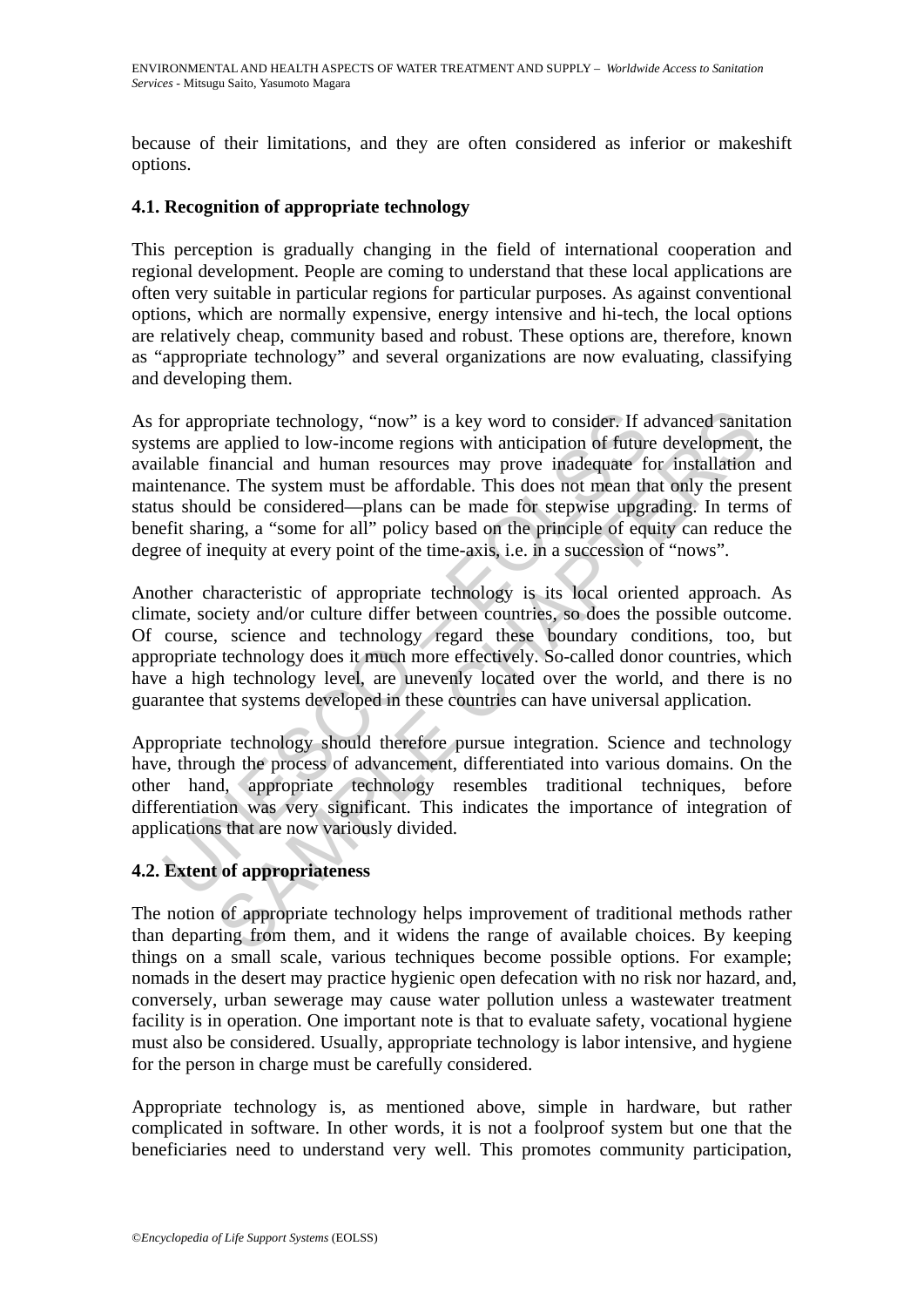with emphasis on user-friendly technologies, and eventually encourages a sense of ownership.

As for integration, an example of a sanitary field is expressed in Figure 2. Conventionally, this field is classified by function (vertically), but by recombining interdisciplinarily (horizontally), a more sustainable approach will be developed.

| by<br>Purpose        |                         | Classified by Function (Conventional Approach) |                                                   |                               |
|----------------------|-------------------------|------------------------------------------------|---------------------------------------------------|-------------------------------|
| (New<br>Approach)    | Waterworks              | Sewerage                                       | Solid Waste                                       | <b>Other Related</b><br>Field |
| Health               | Drinking water          | Sanitation                                     | Composting                                        | Hygiene,<br>Food supply       |
| Amenity              | Domestic<br>water       | Domestic<br>wastewater                         | Household<br>waste                                | Housing                       |
| <b>Business</b>      | Industrial<br>water     | Industrial<br>wastewater                       | Industrial<br>waste                               | Vocational<br>health          |
| Flood<br>Control     | Dam                     | Storm drain                                    | Road sweeping                                     | Forestation                   |
| Pollution<br>Control |                         | Wastewater<br>treatment                        | Incineration,<br>Sanitary landfill                | Environmental<br>remediation  |
| Resource             | Rainwater<br>harvesting | Wastewater<br>reuse                            | Recycle                                           | Natural<br>energy             |
|                      |                         |                                                | Figure 2. Example of new approach for integration |                               |



### **5. Classification of sanitation facilities**

Sanitation facilities have several grades (see Figure 3) and they have their own advantages and disadvantages. They consist of apparatus, collection/release and treatment. Apparatus, or defecation site, whether concealed or open, can always be defined in any type of facility. Then, collection/release or treatment may also be added by its configuration (see Table 2). Water is one of the most important materials for sanitation. It has many functions; excreta transportation, anal cleansing, water seal, hand-washing, etc. On the other hand, methods without water also exist, e.g. dehydration and composting, which sterilize and reduce volume by removing water. Typical images of various sanitation systems are drawn in Figure 4. There are seat riser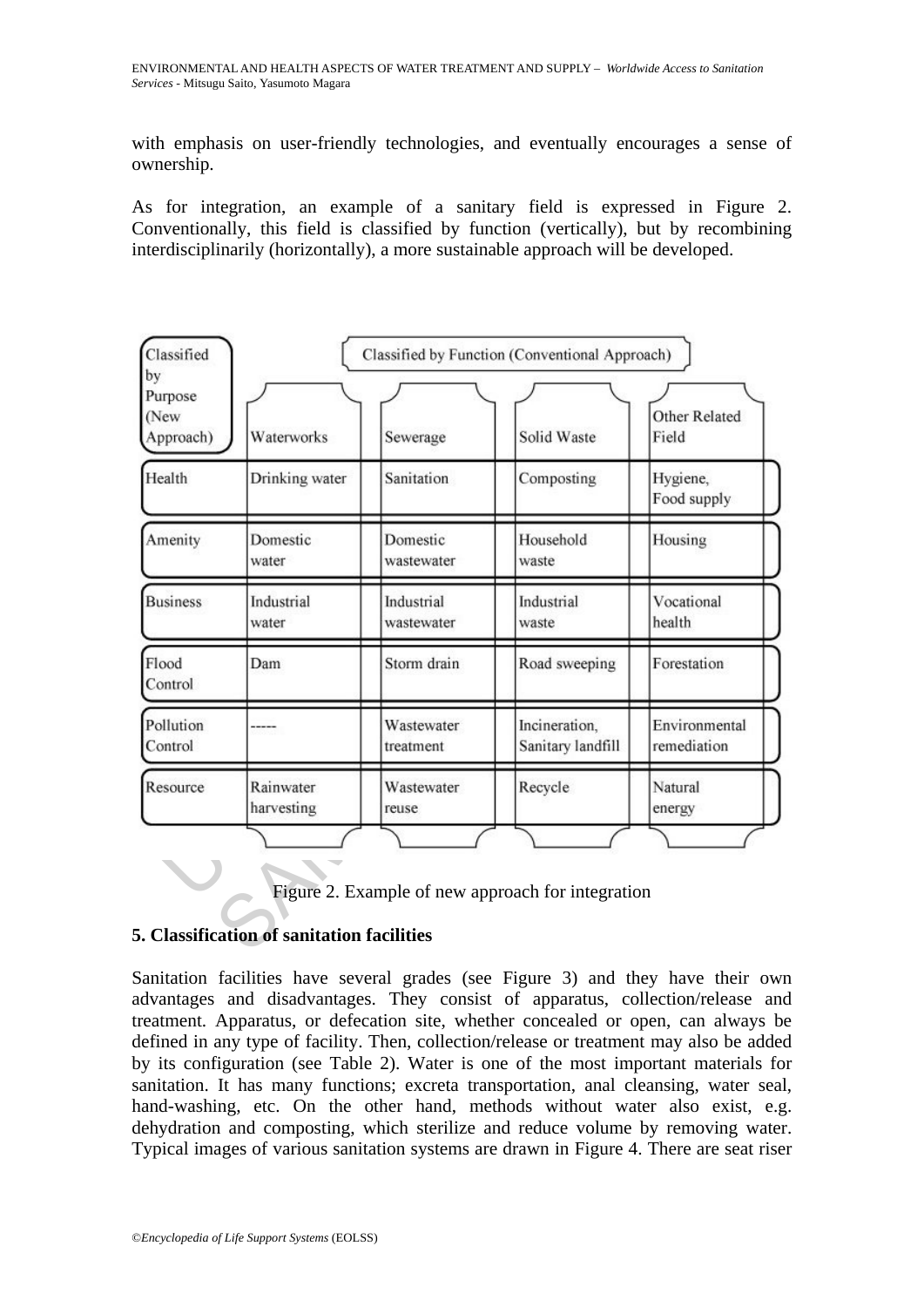and squatting plate variations in every type, but the difference does not affect the sanitary system.

- -
- -
- -

## TO ACCESS ALL THE **21 PAGES** OF THIS CHAPTER, Visit[: http://www.eolss.net/Eolss-sampleAllChapter.aspx](https://www.eolss.net/ebooklib/sc_cart.aspx?File=E2-20B-04-03)

#### **Bibliography**

Chorus I., Ringelbond U., Schlag G. and Schmoll O. (2000). *Water, Sanitation & Health, Resolving Conflicts between Drinking-Water Demands and Pressure from Society's Waste*, 440 pp. London: IWA Publishing. [This is the proceedings of an international conference held in Bad Elster, Germany on 24-28 November 1998].

Howard G. (1999). *On-site Sanitation and Groundwater: the Art of Balancing Unknown Risks?*, Waterlines 17.4, On-site Sanitation and Groundwater Quality, pp.2-5. London: Intermediate Technology Publications Ltd. [This article looks at the concerns on possible risks of on-site sanitation and goes on to point to some possible ways forward].

**tography**<br>
us I., Ringelbond U., Schlag G. and Schmoll O. (2000). *Water, Sanitation*<br>
lictics between Drinking-Water Demands and Pressure from Society's Waste,<br>
ishing. [This is the proceedings of an international confer y<br>meglbond U., Schlag G. and Schmoll O. (2000). Water, Samitation & Health, Reso<br>meare Drinking-Water Demands and Pressure from Society's Waste, 440 pealth, Reso<br>This is the proceedings of an international conference held Kalbermatten J. M., Julius D. S. and Gunnerson C. G. (1980). *Appropriate Technology for Water Supply and Sanitation, 1-A, A Supply of Technical and Economic Options*, 40 pp. Washington: Transport, Water and Telecommunications Department. The World Bank. [This reports the broad technical, economic, health, and social findings of the research and discusses the aspects of program planning necessary for their implementation].

Pickford J. (1995). *Low-cost Sanitation, A survey of practical experience*, 167pp. London: Intermediate Technology Publications Ltd. [This book is a guide to what has been learned about providing sanitation coverage for both rural and urban low-income communities].

Tchobanoglous G. and Burton F. L. (1991). *Wastewater Engineering, Treatment, Disposal and Reuse, Third edition*, 1334 pp. New York: McGrawhill, Inc. [This is a comprehensive textbook widely used in collages and universities and by practicing engineers in both the public and the private sectors].

WHO Commission on Health and Environment (1992). *Our Planet, our Health: Report of the WHO Commission on Health and Environment*, 381pp. Geneva: World Health Organization. [This report was prepared for the Earth Summit in order to deepen the comprehension of sustainable development from the viewpoint of Health].

Winblad U. and Kalama W. (1985). *Sanitation without Water*, 161pp. London: Macmillan Education Ltd. [This book has been prepared to meet increasing demands for practical information on how to design, build and operate better latrines].

#### **Biographical Sketches**

**Mitsugu Saito** is Technical Manager at Overseas Environmental Cooperation Center, Japan. He was born in 1959 in Sapporo, Japan; grew up and was educated there. He was admitted to the Architectural Engineering Department, Hokkaido University in 1978 and graduated from it with his graduate thesis on thermal environment. He continued his study at Graduate School of Environmental Science. For his research on thermal waste recovery systems from industrial cooling water, he was conferred a master degree of environmental science from Hokkaido University in 1984. He then worked for a construction company; Obayashi Corporation, from 1984 to 1997, as a mechanical engineer on building service works. In the meantime, he was dispatched to Thailand from 1990 to 1995. He was dedicated to many